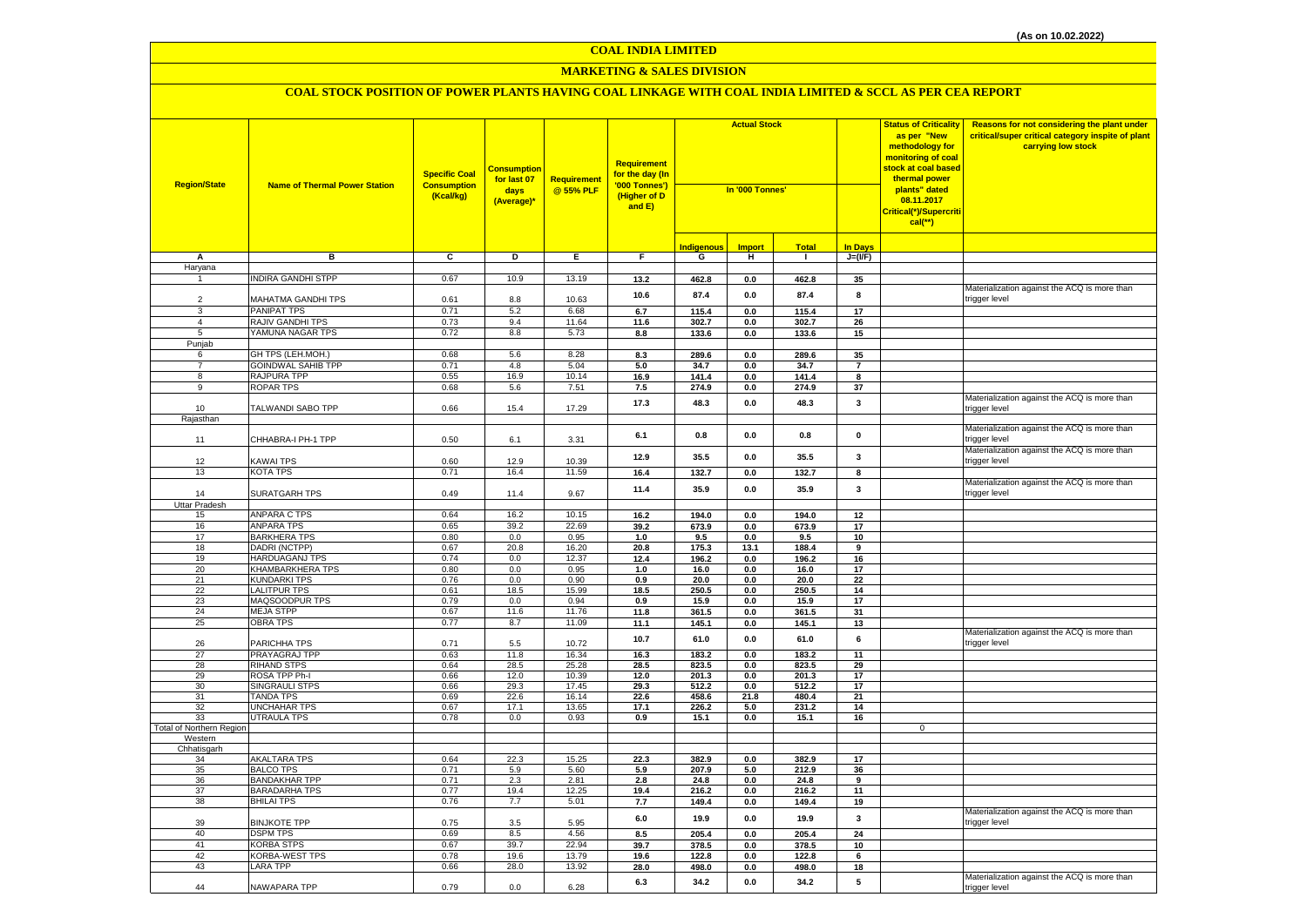## **MARKETING & SALES DIVISION**

| <b>Region/State</b>     | <b>Name of Thermal Power Station</b>   | <b>Specific Coal</b><br><b>Consumption</b><br>(Kcal/kg) | <mark>Consumption</mark><br>for last 07<br>days<br>(Average)* | <b>Requirement</b><br>@ 55% PLF | <b>Requirement</b><br>for the day (In<br>'000 Tonnes')<br>(Higher of D<br>and E) | <b>Actual Stock</b><br>In '000 Tonnes' |               |               |                          | <b>Status of Criticality</b><br>as per "New<br>methodology for<br>monitoring of coal<br><mark>stock at coal based</mark><br>thermal power<br>plants" dated<br>08.11.2017<br>Critical(*)/Supercriti<br>$cal$ (**) | Reasons for not considering the plant under<br>critical/super critical category inspite of plant<br>carrying low stock |
|-------------------------|----------------------------------------|---------------------------------------------------------|---------------------------------------------------------------|---------------------------------|----------------------------------------------------------------------------------|----------------------------------------|---------------|---------------|--------------------------|------------------------------------------------------------------------------------------------------------------------------------------------------------------------------------------------------------------|------------------------------------------------------------------------------------------------------------------------|
|                         |                                        |                                                         |                                                               |                                 |                                                                                  | <b>Indigenous</b>                      | <b>Import</b> | <b>Total</b>  | In Days                  |                                                                                                                                                                                                                  |                                                                                                                        |
| Α                       | в                                      | $\mathbf{c}$                                            | Þ                                                             | Ε                               | $\overline{F}$                                                                   | G                                      | н             | $\mathbf{L}$  | $J=(VF)$                 |                                                                                                                                                                                                                  |                                                                                                                        |
|                         |                                        |                                                         |                                                               |                                 | 8.9                                                                              | 165.4                                  | $0.0\,$       | 165.4         | 18                       |                                                                                                                                                                                                                  |                                                                                                                        |
| 45<br>46                | <b>ATHADI TPP</b><br><b>SIPAT STPS</b> | 0.65<br>0.68                                            | 8.9<br>31.6                                                   | 5.18<br>26.62                   | 31.6                                                                             | 757.1                                  | 0.0           | 757.1         | 24                       |                                                                                                                                                                                                                  |                                                                                                                        |
|                         |                                        |                                                         |                                                               |                                 |                                                                                  |                                        |               |               |                          |                                                                                                                                                                                                                  | Materialization against the ACQ is more than                                                                           |
| 47                      | <b>TAMNAR TPP</b>                      | 0.84                                                    | 34.5                                                          | 26.52                           | 34.5                                                                             | 71.5                                   | 0.0           | 71.5          | $\mathbf{2}$             |                                                                                                                                                                                                                  | trigger level                                                                                                          |
|                         |                                        |                                                         |                                                               |                                 | 16.3                                                                             | 90.9                                   | 0.0           | 90.9          | 6                        |                                                                                                                                                                                                                  | Materialization against the ACQ is more than                                                                           |
| 48                      | <b>JCHPINDA TPP</b>                    | 0.75                                                    | 16.3                                                          | 14.22                           |                                                                                  |                                        |               |               |                          |                                                                                                                                                                                                                  | trigger level                                                                                                          |
| Gujarat<br>49           | <b>GANDHI NAGAR TPS</b>                | 0.69                                                    | 8.6                                                           | 5.71                            |                                                                                  | 69.6                                   |               |               |                          |                                                                                                                                                                                                                  |                                                                                                                        |
|                         |                                        |                                                         |                                                               |                                 | 8.6                                                                              |                                        | 0.0           | 69.6          | 8                        |                                                                                                                                                                                                                  | Materialization against the ACQ is more than                                                                           |
| 50                      | SABARMATI (D-F STATIONS)               | 0.57                                                    | 4.4                                                           | 2.74                            | 4.4                                                                              | 12.1                                   | 76.7          | 88.9          | $\overline{\phantom{a}}$ |                                                                                                                                                                                                                  | trigger level                                                                                                          |
|                         |                                        |                                                         |                                                               |                                 |                                                                                  |                                        |               |               |                          |                                                                                                                                                                                                                  | Materialization against the ACQ is more than                                                                           |
| 51                      | <b>JKAI TPS</b>                        | 0.67                                                    | 14.1                                                          | 9.85                            | 14.1                                                                             | 74.9                                   | 0.0           | 74.9          | 5                        |                                                                                                                                                                                                                  | trigger level                                                                                                          |
|                         |                                        |                                                         |                                                               |                                 | 23.9                                                                             | 79.1                                   | 0.0           | 79.1          | $\mathbf 3$              |                                                                                                                                                                                                                  | Materialization against the ACQ is more than                                                                           |
| 52                      | <b>WANAKBORI TPS</b>                   | 0.67                                                    | 23.9                                                          | 20.22                           |                                                                                  |                                        |               |               |                          |                                                                                                                                                                                                                  | trigger level                                                                                                          |
| Madhya Pradesh          | AMARKANTAK EXT TPS                     | 0.65                                                    | 2.9                                                           | 1.80                            |                                                                                  |                                        |               |               |                          |                                                                                                                                                                                                                  |                                                                                                                        |
| 53<br>54                | ANUPPUR TPP                            | 0.65                                                    | 11.7                                                          | 10.31                           | 2.9<br>11.7                                                                      | 26.6<br>237.0                          | 0.0<br>0.0    | 26.6<br>237.0 | 9<br>20                  |                                                                                                                                                                                                                  |                                                                                                                        |
| 55                      | <b>BINA TPS</b>                        | 0.74                                                    | 2.4                                                           | 4.88                            | 4.9                                                                              | 105.3                                  | 0.0           | 105.3         | 22                       |                                                                                                                                                                                                                  |                                                                                                                        |
| 56                      | <b>GADARWARA TPP</b>                   | 0.66                                                    | 19.2                                                          | 13.93                           | 19.2                                                                             | 205.7                                  | 16.0          | 221.7         | 12                       |                                                                                                                                                                                                                  |                                                                                                                        |
| 57                      | KHARGONE STPP                          | 0.60                                                    | 13.9                                                          | 10.45                           | 13.9                                                                             | 172.5                                  | 0.0           | 172.5         | 12                       |                                                                                                                                                                                                                  |                                                                                                                        |
| 58                      | SANJAY GANDHI TPS                      | 0.82                                                    | 18.7                                                          | 14.57                           | 18.7                                                                             | 76.7                                   | 0.0           | 76.7          | 4                        |                                                                                                                                                                                                                  | Non payment of dues                                                                                                    |
| 59                      | <b>SATPURA TPS</b>                     | 0.67                                                    | 7.0                                                           | 11.79                           | 11.8                                                                             | 82.2                                   | $0.0\,$       | 82.2          | $\overline{7}$           |                                                                                                                                                                                                                  | Non Payment of Dues                                                                                                    |
| 60                      | <b>SEIONI TPP</b>                      | 0.64                                                    | 8.5                                                           | 5.06                            | 8.5                                                                              | 181.1                                  | $0.0\,$       | 181.1         | 21                       |                                                                                                                                                                                                                  |                                                                                                                        |
| 61                      | SHREE SINGAJI TPP                      | 0.71                                                    | 32.0                                                          | 23.50                           | 32.0                                                                             | 141.8                                  | 0.0           | 141.8         | 4                        |                                                                                                                                                                                                                  | Non Payment of Dues                                                                                                    |
| 62                      | <b>VINDHYACHAL STPS</b>                | 0.69                                                    | 66.4                                                          | 43.60                           | 66.4                                                                             | 1278.8                                 | 0.0           | 1278.8        | 19                       |                                                                                                                                                                                                                  |                                                                                                                        |
| Maharashtra             |                                        |                                                         |                                                               |                                 |                                                                                  |                                        |               |               |                          |                                                                                                                                                                                                                  | Materialization against the ACQ is more than                                                                           |
| 63                      | AMRAVATI TPS                           | 0.62                                                    | 20.3                                                          | 11.07                           | 20.3                                                                             | 21.7                                   | 0.0           | 21.7          | $\mathbf{1}$             |                                                                                                                                                                                                                  | trigger level                                                                                                          |
| 64                      | <b>BHUSAWAL TPS</b>                    | 0.72                                                    | 11.4                                                          | 11.44                           | 11.4                                                                             | 54.6                                   | 0.0           | 54.6          | 5                        |                                                                                                                                                                                                                  | Non payment of dues                                                                                                    |
| 65                      | <b>BUTIBORI TPP</b>                    | 0.67                                                    | 0.0                                                           | 5.31                            | 5.3                                                                              | 59.7                                   | 0.0           | 59.7          | 11                       |                                                                                                                                                                                                                  |                                                                                                                        |
| 66                      | CHANDRAPUR (MAHARASHTRA) STPS          | 0.78                                                    | 38.5                                                          | 30.17                           | 38.5                                                                             | 117.0                                  | 0.0           | 117.0         | 3                        |                                                                                                                                                                                                                  | Non payment of dues                                                                                                    |
|                         |                                        |                                                         |                                                               |                                 | 5.9                                                                              | 1.7                                    | 0.0           | 1.7           | $\mathbf 0$              |                                                                                                                                                                                                                  | Materialization against the ACQ is more than                                                                           |
| 67                      | DAHANU TPS                             | 0.62                                                    | 5.9                                                           | 4.09                            |                                                                                  |                                        |               |               |                          |                                                                                                                                                                                                                  | trigger level                                                                                                          |
| 68                      |                                        | 0.67                                                    | 8.2                                                           | 5.34                            | 8.2                                                                              | 18.1                                   | 0.0           | 18.1          | $\overline{2}$           |                                                                                                                                                                                                                  | Materialization against the ACQ is more than                                                                           |
|                         | DHARIWAL TPP                           |                                                         |                                                               |                                 |                                                                                  |                                        |               |               |                          |                                                                                                                                                                                                                  | trigger level<br>Materialization against the ACQ is more than                                                          |
| 69                      | <b>GMR WARORA TPS</b>                  | 0.67                                                    | 8.4                                                           | 5.29                            | 8.4                                                                              | 1.3                                    | 0.0           | 1.3           | $\mathbf 0$              |                                                                                                                                                                                                                  | trigger level                                                                                                          |
| 70                      | <b>KHAPARKHEDA TPS</b>                 | 0.89                                                    | 17.0                                                          | 15.72                           | 17.0                                                                             | 322.1                                  | 0.0           | 322.1         | 19                       |                                                                                                                                                                                                                  |                                                                                                                        |
| 71                      | <b>CORADI TPS</b>                      | 0.76                                                    | 31.4                                                          | 22.08                           | 31.4                                                                             | 129.7                                  | 0.0           | 129.7         | 4                        |                                                                                                                                                                                                                  | Non payment of dues                                                                                                    |
| 72                      | <b>MAUDA TPS</b>                       | 0.70                                                    | 20.2                                                          | 21.29                           | 21.3                                                                             | 596.7                                  | 0.4           | 597.2         | 28                       |                                                                                                                                                                                                                  |                                                                                                                        |
| 73                      | <b>NASIK TPS</b>                       | 0.81                                                    | 5.0                                                           | 6.72                            | 6.7                                                                              | 13.7                                   | 0.0           | 13.7          | $\overline{2}$           |                                                                                                                                                                                                                  | Non payment of dues                                                                                                    |
| 74                      | PARAS TPS                              | 0.74                                                    | 6.9                                                           | 4.90                            | 6.9                                                                              | 30.1                                   | 0.0           | 30.1          | 4                        |                                                                                                                                                                                                                  | Non payment of dues                                                                                                    |
| 75<br>76                | PARLI TPS                              | 0.67                                                    | 6.4<br>13.6                                                   | 6.65<br>9.73                    | 6.7                                                                              | 18.7<br>151.0                          | 0.0           | 18.7<br>151.0 | 3<br>11                  |                                                                                                                                                                                                                  | Non payment of dues                                                                                                    |
|                         | <b>SOLAPUR STPS</b>                    | 0.56                                                    |                                                               |                                 | 13.6                                                                             |                                        | 0.0           |               |                          |                                                                                                                                                                                                                  | Materialization against the ACQ is more than                                                                           |
| 77                      | <b>TIRORA TPS</b>                      | 0.66                                                    | 44.6                                                          | 28.73                           | 44.6                                                                             | 110.4                                  | 0.0           | 110.4         | $\overline{\mathbf{2}}$  |                                                                                                                                                                                                                  | trigger level                                                                                                          |
| 78                      | WARDHA WARORA TPP                      | 0.66                                                    | 5.1                                                           | 4.71                            | 5.1                                                                              | 98.1                                   | 0.0           | 98.1          | 19                       |                                                                                                                                                                                                                  |                                                                                                                        |
| Total of Western Region |                                        |                                                         |                                                               |                                 |                                                                                  |                                        |               |               |                          | $\mathbf 0$                                                                                                                                                                                                      |                                                                                                                        |
| Southern                |                                        |                                                         |                                                               |                                 |                                                                                  |                                        |               |               |                          |                                                                                                                                                                                                                  |                                                                                                                        |
| Andhra Pradesh          |                                        |                                                         |                                                               |                                 |                                                                                  |                                        |               |               |                          |                                                                                                                                                                                                                  | Materialization against the ACQ is more than                                                                           |
| 79                      | DAMODARAM SANJEEVAIAH TPS              | 0.66                                                    | 12.8                                                          | 13.85                           | 13.8                                                                             | 58.5                                   | 0.0           | 58.5          | 4                        |                                                                                                                                                                                                                  | trigger level                                                                                                          |
| 80                      | Dr. N.TATA RAO TPS                     | 0.77                                                    | 23.7                                                          | 17.90                           | 23.7                                                                             | 148.2                                  | 0.0           | 148.2         | 6                        |                                                                                                                                                                                                                  |                                                                                                                        |
| 81                      | PAINAMPURAM TPP                        | 0.59                                                    | 16.0                                                          | 10.21                           | 16.0                                                                             | 182.6                                  | 32.0          | 214.6         | 13                       |                                                                                                                                                                                                                  |                                                                                                                        |
|                         |                                        |                                                         |                                                               |                                 |                                                                                  |                                        |               |               |                          |                                                                                                                                                                                                                  | Materialization against the ACQ is more than                                                                           |
| 82                      | RAYALASEEMA TPS                        | 0.76                                                    | 19.9                                                          | 16.60                           | 19.9                                                                             | 26.3                                   | $0.0\,$       | 26.3          | $\mathbf 1$              |                                                                                                                                                                                                                  | trigger level                                                                                                          |
| 83                      | <b>SIMHADRI</b>                        | 0.78                                                    | 28.4                                                          | 20.54                           | 28.4                                                                             | 300.9                                  | 0.0           | 300.9         | 11                       |                                                                                                                                                                                                                  |                                                                                                                        |
| 84                      | SGPL TPP                               | 0.53                                                    | 11.5                                                          | 9.26                            | 11.5                                                                             | 36.3                                   | 94.2          | 130.6         | 11                       |                                                                                                                                                                                                                  |                                                                                                                        |
| 85                      | <b>VIZAG TPP</b>                       | 0.67                                                    | 16.9                                                          | 9.20                            | 16.9                                                                             | 33.2                                   | 0.0           | 33.2          | $\overline{\phantom{a}}$ |                                                                                                                                                                                                                  |                                                                                                                        |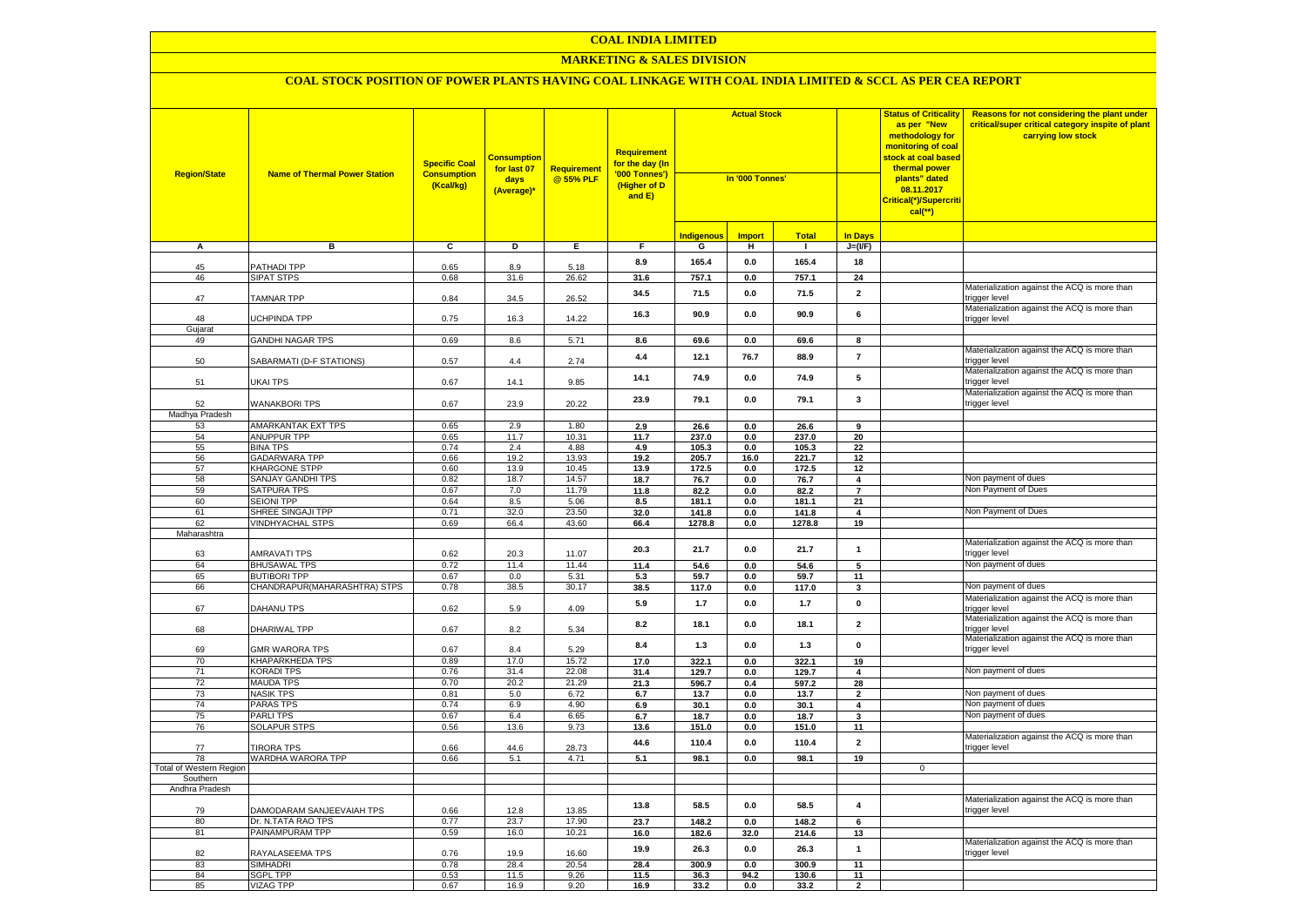# **MARKETING & SALES DIVISION**

| <b>Region/State</b>                        | <b>Name of Thermal Power Station</b>      | <b>Specific Coal</b><br><b>Consumption</b><br>(Kcal/kg) | <mark>Consumption</mark><br>for last 07<br>days<br>(Average)* | Requirement<br>@ 55% PLF | Requirement<br>for the day (In<br>'000 Tonnes')<br>(Higher of D<br>and E) | <b>Actual Stock</b><br>In '000 Tonnes' |                    |                 |                      | <b>Status of Criticality</b><br>as per "New<br>methodology for<br>monitoring of coal<br>stock at coal based<br>thermal power<br>plants" dated<br>08.11.2017<br>Critical(*)/Supercriti<br>$cal$ (**) | Reasons for not considering the plant under<br>critical/super critical category inspite of plant<br>carrying low stock |
|--------------------------------------------|-------------------------------------------|---------------------------------------------------------|---------------------------------------------------------------|--------------------------|---------------------------------------------------------------------------|----------------------------------------|--------------------|-----------------|----------------------|-----------------------------------------------------------------------------------------------------------------------------------------------------------------------------------------------------|------------------------------------------------------------------------------------------------------------------------|
|                                            |                                           |                                                         |                                                               |                          |                                                                           | <b>Indigenous</b>                      | <b>Import</b>      | <b>Total</b>    | <b>In Days</b>       |                                                                                                                                                                                                     |                                                                                                                        |
| Α<br>Karnataka                             | в                                         | C                                                       | D                                                             | Е.                       | F.                                                                        | G                                      | н                  | $\blacksquare$  | $J=(VF)$             |                                                                                                                                                                                                     |                                                                                                                        |
|                                            |                                           |                                                         |                                                               |                          |                                                                           |                                        |                    |                 |                      |                                                                                                                                                                                                     | Materialization against the ACQ is more than                                                                           |
| 86                                         | <b>BELLARY TPS</b>                        | 0.63                                                    | 8.1                                                           | 14.23                    | 14.2                                                                      | 37.0                                   | 0.0                | 37.0            | 3                    |                                                                                                                                                                                                     | rigger level                                                                                                           |
|                                            |                                           |                                                         |                                                               |                          | 19.9                                                                      | 139.7                                  | 0.0                | 139.7           | $\overline{7}$       |                                                                                                                                                                                                     | Materialization against the ACQ is more than                                                                           |
| 87                                         | KUDGI STPP                                | 0.63                                                    | 19.2                                                          | 19.90                    |                                                                           |                                        |                    |                 |                      |                                                                                                                                                                                                     | trigger level<br>Materialization against the ACQ is more than                                                          |
| 88                                         | RAICHUR TPS                               | 0.66                                                    | 19.8                                                          | 14.98                    | 19.8                                                                      | 63.7                                   | 0.0                | 63.7            | 3                    |                                                                                                                                                                                                     | rigger level                                                                                                           |
|                                            |                                           |                                                         |                                                               |                          |                                                                           |                                        |                    |                 |                      |                                                                                                                                                                                                     | Materialization against the ACQ is more than                                                                           |
| 89                                         | <b>/ERMARUS TPP</b>                       | 0.62                                                    | 8.6                                                           | 13.09                    | 13.1                                                                      | 59.3                                   | 0.0                | 59.3            | 5                    |                                                                                                                                                                                                     | trigger level                                                                                                          |
| <b>Tamil Nadu</b>                          |                                           |                                                         |                                                               |                          |                                                                           |                                        |                    |                 |                      |                                                                                                                                                                                                     |                                                                                                                        |
|                                            |                                           |                                                         |                                                               |                          | 14.8                                                                      | 40.3                                   | 0.0                | 40.3            | $\mathbf{3}$         |                                                                                                                                                                                                     | Materialization against the ACQ is more than                                                                           |
| 90                                         | METTUR TPS                                | 0.81                                                    | 14.8                                                          | 8.98                     |                                                                           |                                        |                    |                 |                      |                                                                                                                                                                                                     | rigger level<br>Materialization against the ACQ is more than                                                           |
| 91                                         | <b>METTUR TPS - II</b>                    | 0.78                                                    | 6.3                                                           | 6.16                     | 6.3                                                                       | 60.3                                   | 0.0                | 60.3            | 10                   |                                                                                                                                                                                                     | trigger level                                                                                                          |
|                                            |                                           |                                                         |                                                               |                          |                                                                           |                                        |                    |                 |                      |                                                                                                                                                                                                     | Materialization against the ACQ is more than                                                                           |
| 92                                         | NORTH CHENNAI TPS                         | 0.82                                                    | 33.5                                                          | 19.78                    | 33.5                                                                      | 137.5                                  | 0.0                | 137.5           | 4                    |                                                                                                                                                                                                     | rigger level                                                                                                           |
|                                            |                                           |                                                         |                                                               |                          | 15.0                                                                      | 114.0                                  | 0.0                | 114.0           | 8                    |                                                                                                                                                                                                     | Materialization against the ACQ is more than                                                                           |
| 93                                         | <b>TUTICORIN TPS</b>                      | 0.96                                                    | 15.0                                                          | 13.31                    |                                                                           |                                        |                    |                 |                      |                                                                                                                                                                                                     | rigger level<br>Materialization against the ACQ is more than                                                           |
| 94                                         | <b>VALLUR TPP</b>                         | 0.72                                                    | 19.5                                                          | 14.26                    | 19.5                                                                      | 94.7                                   | 0.0                | 94.7            | 5                    |                                                                                                                                                                                                     | rigger level                                                                                                           |
| Telangana                                  |                                           |                                                         |                                                               |                          |                                                                           |                                        |                    |                 |                      |                                                                                                                                                                                                     |                                                                                                                        |
| 95                                         | <b>BHADRADRI TPP</b>                      | 0.69                                                    | 13.5                                                          | 9.83                     | 13.5                                                                      | 115.5                                  | 0.0                | 115.5           | 9                    |                                                                                                                                                                                                     |                                                                                                                        |
| 96                                         | <b>KAKATIYA TPS</b>                       | 0.57                                                    | 12.8                                                          | 8.33                     | 12.8                                                                      | 215.6                                  | 0.0                | 215.6           | 17                   |                                                                                                                                                                                                     |                                                                                                                        |
| 97                                         | <b>KOTHAGUDEM TPS (NEW)</b>               | 0.64                                                    | 14.1                                                          | 8.46                     | 14.1                                                                      | 119.8                                  | 0.0                | 119.8           | 8                    |                                                                                                                                                                                                     |                                                                                                                        |
| 98                                         | KOTHAGUDEM TPS (STAGE-7)                  | 0.50                                                    | 8.8                                                           | 5.23                     | 8.8                                                                       | 142.3                                  | 0.0                | 142.3           | 16                   |                                                                                                                                                                                                     |                                                                                                                        |
| 99                                         | RAMAGUNDEM STPS                           | 0.62                                                    | 27.5                                                          | 21.33                    | 27.5                                                                      | 433.0                                  | 0.0                | 433.0           | 16                   |                                                                                                                                                                                                     |                                                                                                                        |
| 100                                        | RAMAGUNDEM-B TPS                          | 0.77                                                    | 0.7                                                           | 0.63                     | 0.7                                                                       | 12.8                                   | 0.0                | 12.8            | 18                   |                                                                                                                                                                                                     |                                                                                                                        |
| 101                                        | SINGARENI TPP                             | 0.58                                                    | 15.2                                                          | 9.12                     | 15.2                                                                      | 135.6                                  | 0.0                | 135.6           | 9                    | $\mathbf{0}$                                                                                                                                                                                        |                                                                                                                        |
| <b>Total of Southern Regior</b><br>Eastern |                                           |                                                         |                                                               |                          |                                                                           |                                        |                    |                 |                      |                                                                                                                                                                                                     |                                                                                                                        |
| Bihar                                      |                                           |                                                         |                                                               |                          |                                                                           |                                        |                    |                 |                      |                                                                                                                                                                                                     |                                                                                                                        |
|                                            |                                           |                                                         |                                                               |                          |                                                                           |                                        |                    |                 |                      |                                                                                                                                                                                                     | Materialization against the ACQ is more than                                                                           |
| 102                                        | <b>BARAUNI TPS</b>                        | 0.63                                                    | 6.4                                                           | 5.90                     | 6.4                                                                       | 56.1                                   | 0.0                | 56.1            | 9                    |                                                                                                                                                                                                     | rigger level                                                                                                           |
| 103                                        | <b>BARH I</b>                             | 0.67                                                    | 7.4                                                           | 5.84                     | 7.4                                                                       | 98.0                                   | 0.0                | 98.0            | 13                   |                                                                                                                                                                                                     |                                                                                                                        |
| 104                                        | <b>BARH II</b>                            | 0.67                                                    | 14.9                                                          | 11.67                    | 14.9                                                                      | 196.1                                  | 0.0                | 196.1           | 13                   |                                                                                                                                                                                                     |                                                                                                                        |
| 105                                        | KAHALGAON TPS                             | 0.80                                                    | 34.5                                                          | 24.62                    | 34.5                                                                      | 65.4                                   | 0.0                | 65.4            | $\overline{2}$       |                                                                                                                                                                                                     | Materialization against the ACQ is more than<br>rigger level                                                           |
|                                            |                                           |                                                         |                                                               |                          |                                                                           |                                        |                    |                 |                      |                                                                                                                                                                                                     | Materialization against the ACQ is more than                                                                           |
| 106                                        | MUZAFFARPUR TPS                           | 0.77                                                    | 6.4                                                           | 3.95                     | 6.4                                                                       | 20.1                                   | 0.0                | 20.1            | $\mathbf{3}$         |                                                                                                                                                                                                     | trigger level                                                                                                          |
| 107                                        | <b>NABINAGAR STPP</b>                     | 0.58                                                    | 16.7                                                          | 10.14                    | 16.7                                                                      | 347.9                                  | 0.0                | 347.9           | 21                   |                                                                                                                                                                                                     |                                                                                                                        |
| 108                                        | <b>NABINAGAR TPP</b>                      | 0.69                                                    | 12.2                                                          | 9.06                     | 12.2                                                                      | 111.1                                  | 0.0                | 111.1           | 9                    |                                                                                                                                                                                                     |                                                                                                                        |
| Jharkhand                                  |                                           |                                                         |                                                               |                          |                                                                           |                                        |                    |                 |                      |                                                                                                                                                                                                     |                                                                                                                        |
| 109                                        | BOKARO TPS `A` EXP                        | 0.57                                                    | 6.1                                                           | 3.78                     | 6.1                                                                       | 89.7                                   | 0.0                | 89.7            | 15                   |                                                                                                                                                                                                     |                                                                                                                        |
| 110                                        | CHANDRAPURA(DVC) TPS                      | 0.61                                                    | 6.7                                                           | 4.06                     | 6.7                                                                       | 107.5                                  | 0.0                | 107.5           | 16                   |                                                                                                                                                                                                     |                                                                                                                        |
| 111<br>112                                 | <b>JOJOBERA TPS</b><br><b>KODARMA TPP</b> | 0.69<br>0.62                                            | 3.2<br>13.1                                                   | 2.18<br>8.23             | 3.2<br>13.1                                                               | 85.7<br>103.5                          | 0.0<br>0.0         | 85.7<br>103.5   | $\overline{27}$<br>8 |                                                                                                                                                                                                     |                                                                                                                        |
|                                            |                                           |                                                         |                                                               |                          |                                                                           |                                        |                    |                 |                      |                                                                                                                                                                                                     | Materialization against the ACQ is more than                                                                           |
| 113                                        | MAHADEV PRASAD STPP                       | 0.70                                                    | 7.0                                                           | 5.01                     | 7.0                                                                       | 3.9                                    | 0.0                | 3.9             | $\mathbf{1}$         |                                                                                                                                                                                                     | rigger level                                                                                                           |
| 114                                        | MAITHON RB TPP                            | 0.64                                                    | 11.8                                                          | 8.89                     | 11.8                                                                      | 182.3                                  | 0.0                | 182.3           | 15                   |                                                                                                                                                                                                     |                                                                                                                        |
| 115                                        | <b>TENUGHAT TPS</b>                       | 0.75                                                    | 5.3                                                           | 4.16                     | 5.3                                                                       | 47.0                                   | 0.0                | 47.0            | 9                    |                                                                                                                                                                                                     |                                                                                                                        |
| Odisha                                     |                                           |                                                         |                                                               |                          |                                                                           |                                        |                    | 443.9           | 28                   |                                                                                                                                                                                                     |                                                                                                                        |
| 116<br>117                                 | DARLIPALI STPS<br><b>DERANG TPP</b>       | 0.71<br>0.70                                            | 15.6<br>18.4                                                  | 14.95<br>11.10           | 15.6                                                                      | 443.9                                  | 0.0                |                 |                      |                                                                                                                                                                                                     |                                                                                                                        |
| 118                                        | <b>IB VALLEY TPS</b>                      | 0.83                                                    | 23.5                                                          | 19.16                    | 18.4<br>23.5                                                              | 1012.8<br>392.7                        | $0.0\,$<br>$0.0\,$ | 1012.8<br>392.7 | 55<br>17             |                                                                                                                                                                                                     |                                                                                                                        |
|                                            |                                           |                                                         |                                                               |                          |                                                                           |                                        |                    |                 |                      |                                                                                                                                                                                                     | Materialization against the ACQ is more than                                                                           |
| 119                                        | KAMALANGA TPS                             | 0.72                                                    | 16.3                                                          | 10.02                    | 16.3                                                                      | 50.7                                   | 0.0                | 50.7            | $\mathbf 3$          |                                                                                                                                                                                                     | rigger level                                                                                                           |
|                                            |                                           |                                                         |                                                               |                          | 6.0                                                                       | 0.0                                    | 0.0                | 0.0             | $\mathbf{0}$         |                                                                                                                                                                                                     | Materialization against the ACQ is more than                                                                           |
| 120                                        | <b>EDANTA TPP</b>                         | 0.76                                                    | 0.0                                                           | 6.02                     |                                                                           |                                        |                    |                 |                      |                                                                                                                                                                                                     | rigger level                                                                                                           |
| 121<br>West Bengal                         | TALCHER STPS                              | 0.79                                                    | 48.1                                                          | 31.43                    | 48.1                                                                      | 847.3                                  | 4.9                | 852.1           | 18                   |                                                                                                                                                                                                     |                                                                                                                        |
| 122                                        | <b>BAKRESWAR TPS</b>                      | 0.62                                                    | 16.1                                                          | 8.61                     | 16.1                                                                      | 60.8                                   | 0.0                | 60.8            | $\overline{4}$       |                                                                                                                                                                                                     | Non payment of dues                                                                                                    |
|                                            |                                           |                                                         |                                                               |                          |                                                                           |                                        |                    |                 |                      |                                                                                                                                                                                                     |                                                                                                                        |